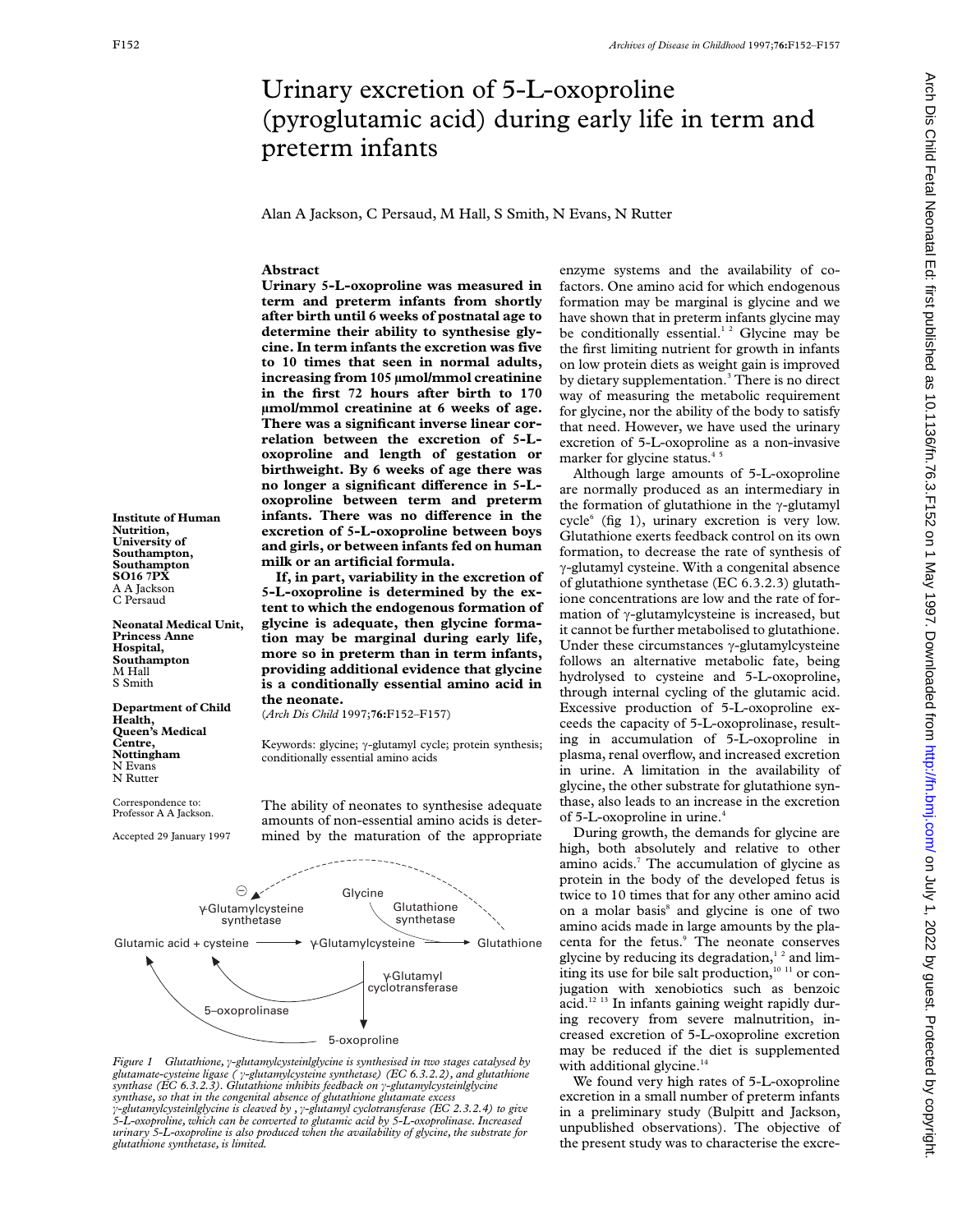tion of 5-L-oxoproline in the urine of normal term and preterm infants.

#### **Methods**

The studies were carried out in infants born in Nottingham and Southampton and were approved by the relevant ethical committees in each site. Many of the data were collected as a part of larger metabolic studies.

Term infants were identified as having completed 37 weeks of gestation based on the date of the mother's last menstrual period and examination by the attending obstetrician. None of the infants in the study had mothers with any major illness, and none had a congenital abnormality nor any other serious ongoing illness. Timed collections of urine in infancy are difficult. We have found that when the excretion of 5-L-oxoproline is expressed as a daily rate, in relation to body weight, or as a ratio to urinary creatinine excretion, in adults, similar information is obtained.<sup>5</sup> In a preliminary study the excretion of 5-L-oxoproline was measured in the urine of eight infants born around 33 weeks of gestation (95% CI 31–34 weeks) who were part of a metabolic balance study in Southampton in which urine was collected for a period of 72 hours. The birthweight of the infants was 1.87 kg (95% CI 1.37–2.37 kg) and at the time of study the infants were 6 weeks of age. The total daily excretion of 5-Loxoproline and excretion expressed as µmol/ mmol creatinine were measured and compared with the excretion in spot, or casual, samples of urine in 13 infants of similar gestation (mean 32.3 weeks, 95% CI 31.5–33.0 weeks), birthweight (mean 1.78 kg, 95% CI 1.52–2.04 kg) and age. The daily excretion of 5-L-oxoproline was 21 µmol (95% CI 10–32 µmol/day). The concentration of 5-L-oxoproline in the timed samples collected over 72 hours (205 µmol/ mmol creatinine, 95% CI 144-267 µmol/mmol creatinine) was not different from the concentration of 5-L-oxoproline in spot samples of urine (220 µmol/mmol creatinine, 95% CI 124–316 µmol/mmol creatinine). Therefore, the results have been expressed as a ratio to the excretion of creatinine in the same urine.

In Nottingham urine was collected into sterile urine bags from 30 infants, 10 term and 20 preterm. In the term infants urine was collected on days 2, 8, and at the end of weeks 3 and 6. In preterm infants samples were collected on days 2, 8, and at the end of weeks 2, 3, 4 and 6. The earlier samples were collected while the infant was still in hospital, with the later samples being collected in the infant's home. The urine was stored frozen until analysis. The birthweight of each child was abstracted from the hospital notes and the feeding history was recorded as either solely breastfed, fed with an infant formula (SMA, Wyeth Laboratories, England), or a mixture of the two.

In Southampton urine was collected from 63 infants, 17 term and 46 preterm infants. In both sets of infants the first urine was collected within 48 hours of birth and then at weekly intervals. Early samples of urine were collected in the hospital. The birthweight of each child was abstracted from the hospital notes and the feeding history was recorded as either human breast milk (expressed or banked) or an infant formula (Preaptamil, Milupa, England). After collection the urine was preserved in 6N HCl, 250 µl, and stored frozen at −4°C. The concentration of 5-L-oxoproline and creatinine in urine were measured.

#### BIOCHEMICAL ANALYSES

Urinary 5-L-oxoproline was measured using a modification of the method of van der Werf *et al*. <sup>15</sup> This approach ensures that 5-Loxoproline is measured without any contamination from 5-D-oxoproline which may be present, derived from the diet, or produced by the colonic microflora. 5-Oxoproline was isolated by short column ion-exchange chromatography, free from glutamate, and other amino acids. The 5-L-oxoproline in the eluate was hydrolysed in hot acid to glutamic acid<sup>16</sup> and the resulting L-glutamic acid measured enzymatically with glutamate dehydrogenase  $(EC 1.4.1.2.)$ <sup>5 17</sup> Creatinine in the urine was measured using the alkaline picrate method of Jaffe, as described by Bonsnes and Taussky, $18$ after pretreatment of the urine with Lloyd's reagent to remove interfering chromogens.

### STATISTICAL ANALYSIS

For analysis, the infants were divided into four groups according to gestational age: below 28 weeks, 29 to 32 weeks, 33 to 36 weeks and over 37 weeks. Normality of distribution was tested using the Kolmogorov-Smirnov goodness of fit test. Groups were compared using analysis of variance with post-hoc Scheffe's multiple range test, and where appropriate, a correction was made for confounding variables. Differences between groups were sought with the *t*-test for paired and unpaired data. Associations between variables were sought using linear regression analysis. Data were analysed using SPSS 6.0 for Windows. A P value of < 0.05 on a two tailed test was taken as indicating a significant difference. Results are expressed as the mean and 95% confidence intervals (95% CI).

## **Results**

Samples of urine were collected from 93 infants altogether, although complete information on the gender or method of feeding was not available on each infant. There were similar proportions of girls and boys in the samples from Nottingham and Southampton. About one third of the infants in each group were term deliveries. In the Nottingham sample two thirds of the infants were given human milk, whereas in Southampton two thirds received an infant formula.

The infants were divided into four groups according to gestational age (table 1), with similar numbers in each group. The average weight for each group is shown in table 1. For the entire group, 12 infants were small for gestational age (birthweight below the third centile for weight) with similar numbers in each birth weight category ( $\chi^2$ , P = 0.88). Table 1 shows the excretion of 5-L-oxoproline, µmol/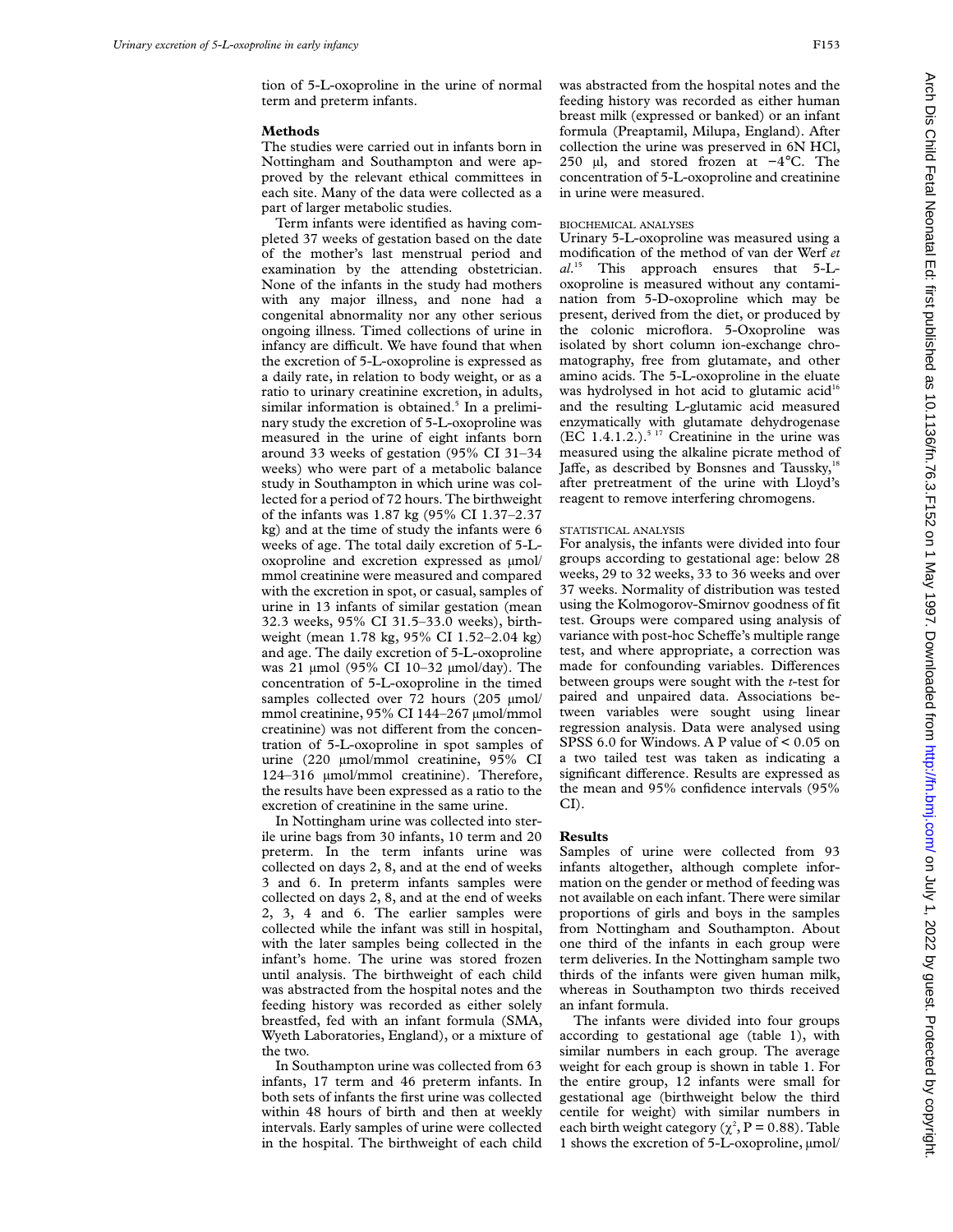*Table 1 Excretion of 5-L-oxoproline measured in urine of term and preterm infants within first 72 hours of birth and at intervals until 6 weeks of age*

|                                                                                                     | Time of birth                                                      |                                                                    |                                                                 |                                                                  |                                   |
|-----------------------------------------------------------------------------------------------------|--------------------------------------------------------------------|--------------------------------------------------------------------|-----------------------------------------------------------------|------------------------------------------------------------------|-----------------------------------|
|                                                                                                     | $<$ 28 weeks (n=27)                                                |                                                                    | 29-32 weeks (n=22) 33-36 weeks (n=27) > 37 weeks (n=17) P value |                                                                  |                                   |
| Gestation (weeks)<br>Birth weight (kg)<br>SGA (number)<br>5-L-oxoproline (umol/mmol<br>creatinine): | $26.4$ *†‡ (25.8–26.9) 30.4*† (29.3–30.8)<br>$\overline{c}$        | $1.01*$ + $(0.86-1.16)$ $1.53*$ + $(1.41-1.66)$                    | $34.5*$ (34.0-34.9)<br>$2.06*(1.86-2.27)$                       | 39.8 (39.6-40.0)<br>$3.34(3.10-3.58)$                            | 0.0000<br>0.0000<br>$0.88*$       |
| $<$ 72 hours<br>Week 1<br>Weeks 2-3<br>Weeks 4-6                                                    | $208*(161-255)$<br>231 (161-300)<br>233 (169-297)<br>263 (174-351) | $211*(157-265)$<br>232 (185-280)<br>211 (170-253)<br>186 (136-236) | 138 (96-180)<br>182 (127-236)<br>223 (145-301)<br>224 (121-327) | $105(77-133)$<br>151 (102-200)<br>157 (110-204)<br>170 (121-218) | 0.0001<br>0.078<br>0.290<br>0.204 |

Infants small for gestational age (SGA) were identified as those with birth weight less than the 3rd centile. Values are mean and<br>95% CI. Comparison between groups using analysis of variance. P < 0.05, with post-hoc Scheff \* compared with > 37 weeks;  $\dagger$  compared with 33-36 weeks;  $\dagger$  compared with 29-32 weeks. \*\* $\chi^2$  test.



*Figure 2 The excretion of 5-L-oxoproline/creatinine was measured in the urine of newborn infants within 72 hours of birth. There was a close correlation between birthweight and gestational age, and both showed a strong correlation with the excretion of 5-L-oxoproline (birthweight = 245−[40* ×*5-L-oxoproline]; r =−0.46, P = 0.0001: gestational age = 458 −[9* ×*5-L-oxoproline]; r= 0.5, P = 0.00002).*

mmol creatinine, given by gestation, for periods less than 72 hours of postnatal life, 1 week old, 2 to 3 weeks old and 4 to 6 weeks old. If more than one sample of urine was collected from an individual during any time period, the average value was taken to represent excretion of 5-L-oxoproline for that period. For each group of infants and each time period, there was wide interindividual variability, but data approximated a normal distribution in both term and preterm infants, except in term infants at 4 to 6 weeks, where there were two high values. At birth, 5-L-oxoproline:creatinine in urine of infants born before 32 weeks gestation was about twice that of infants born at term, a highly significant difference. For the infants born at 33–36 weeks gestation, urinary 5-L-oxoproline was mid-way between the shorter and the longer gestations, and not significantly different from either.

As expected, there was a close correlation between length of gestation and birthweight, and as they covary it was not surprising that both related to 5-L-oxoproline excretion within the first days of life (fig 2). For each, the correlation was inverse and highly significant (birthweight = 245 -  $[40 \times 5$ -L-oxoproline]; r = −0.46, P = 0.0001: gestational age = 458 −[9  $\times$  5-L-oxoproline];  $r = -0.5$ ,  $P = 0.00002$ . The general pattern was for the excretion of 5-L-oxoproline to increase with postnatal age in all groups of infants. For all preterm infants, excretion in the first 72 hours, of 180 µmol/mmol creatinine, was significantly greater than for term infants—105 µmol/mmol creatinine—but the difference no longer

achieved statistical significance by 6 weeks of age: 225 µmol/mmol creatinine compared with 170 umol/mmol creatinine, respectively (fig 3). For infants born at term, there was no statistical correlation between birthweight and 5-Loxoproline. At all other ages there was no correlation between 5-L-oxoproline excretion and either birthweight or length of gestation. The exclusion of infants identified as small for gestational age did not influence these correlations. At each age 5-L-oxoproline related to excretion at earlier ages. Thus differences in 5-L-oxoproline at birth accounted for most of the variability in excretion at 1 week of age; differences at week 1 accounted for most of the variability at weeks 2 to 3; and differences at weeks 2 to 3 accounted for variability at weeks 4 to 6.

The data were explored for other factors which might potentially influence 5-Loxoproline excretion. There was no statistical difference in the excretion of 5-L-oxoproline between those infants who received human milk or formula. As expected, the boys were heavier than the girls for any stage of gestation, but there was no difference in the excretion of 5-L-oxoproline:creatinine by gender. At some, but not all, gestational ages, infants from Nottingham had lower excretions of 5-Loxoproline than those from Southampton. As these differences were not consistent they were ascribed to random variation.

# **Discussion**

Glycine has generally been considered to be a non-essential amino acid and under normal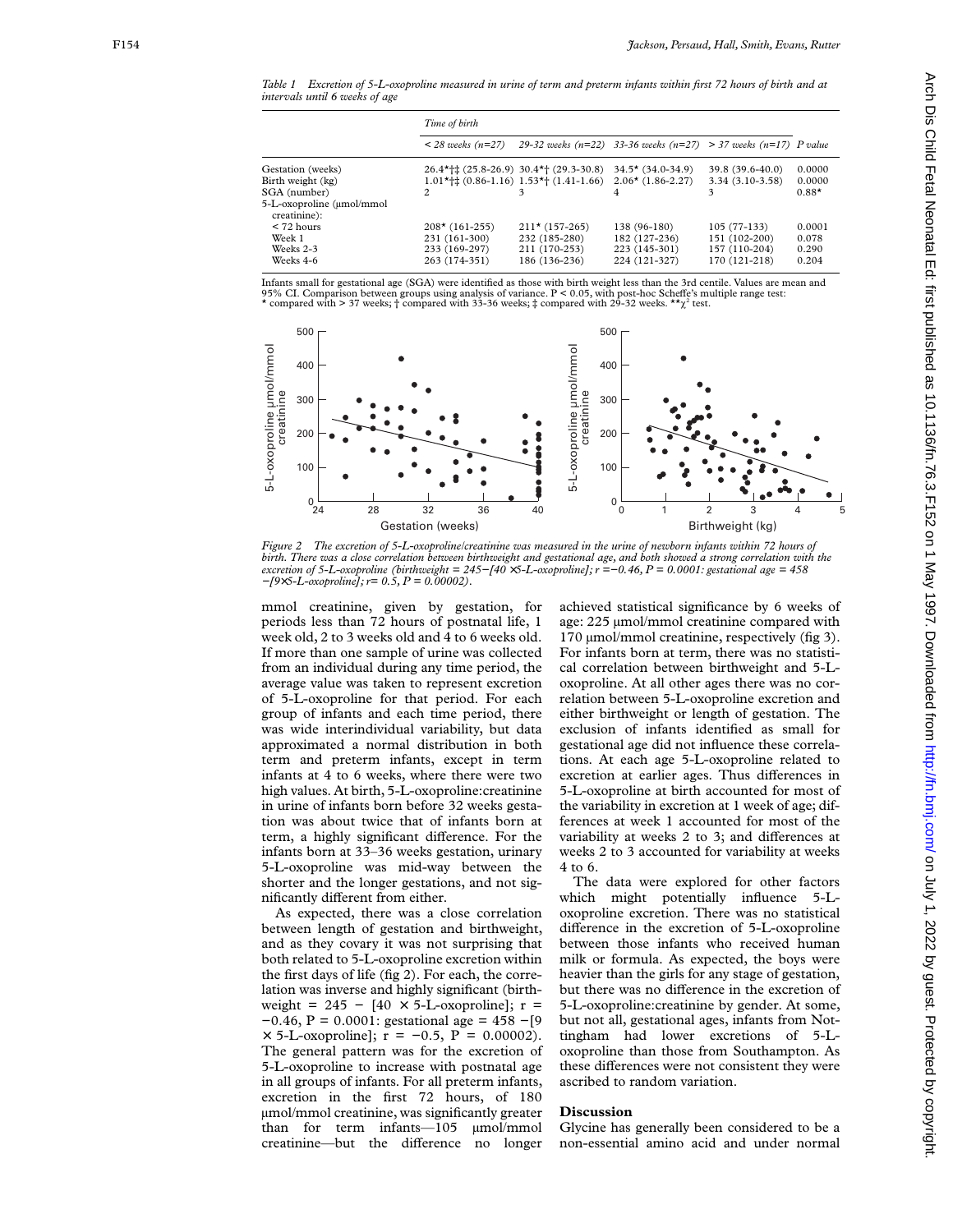

*Figure 3 The excretion of 5-L-oxoproline/creatinine was measured in the urine of term infants (open bars) and preterm infants (shaded bars) within 72 hours of birth. and at intervals up to 6 weeks of age. Values shown are mean (SE). with significant diVerences: \*P < 0.05; \*\*\* P < 0.01 for preterms compared with terms of the same age and* ◆ *P < 0.05;* ◆◆*P < 0.01 when compared with excretion of 5-L-oxoproline within 72 hours of birth.*

circumstances the amount formed in the body is adequate for usual metabolic requirements.<sup>7</sup> Glycine status could be compromised if either the ability to form glycine were constrained or the demand became relatively excessive. The requirement of a newborn for glycine is high as its availability is linked to every aspect of growth, being consumed directly in the formation of purines and haem, and providing one third of the residues for the formation of collagen and elastin.<sup>19</sup>

It has been estimated that the endogenous formation of glycine is around five to 10 times the dietary intake.<sup>7 19</sup> Although the pathways for its formation are not entirely clear, the glycine cleavage system is important.<sup>14</sup> This pathway requires B vitamins as cofactors, especially folates and vitamin B12, but also riboflavin and pyridoxal. There are only limited reserves of folate at birth, and after birth there is a fall in the serum and red cell concentration of folates which is faster and deeper in premature than full term infants.<sup>20-22</sup> Clinical deficiency of folic acid is unusual, although hypersegmentation of the neutrophils might be seen more frequently in premature infants. Treatment for two weeks with 20 µg folic acid/day does not prevent a low serum folate but 50  $\mu$ g/day is effective.<sup>21 22</sup> Recent evidence suggests that the limited responsiveness to folic acid might be the result of a more severe deficiency of vitamin B12.<sup>23</sup> In rats experimental folate deficiency decreases the rate of glycine biosynthesis and the interchange of serine and glycine to about 50 to  $60\%$  of the normal rate.<sup>24</sup> Whether glycine formation is limited by the availability of folate and B12 in neonates needs to be determined.

The amount of glycine formed in neonates may be insufficient to satisfy needs.<sup>12</sup> The detoxification and excretion of a number of xenobiotics, such as benzoic acid, is dependent on conjugation with glycine, but in the neonatal period this is constrained with an increase in the excretion of alternative conjugates, such as acetylated compounds<sup>12 13</sup> or alanine conjugates.<sup>25</sup> In infants treated for inborn errors of metabolism which involve urea cycle enzymes,

nitrogen excretion is increased by giving sodium benzoate to produce a drain on the glycine pool. The upper dose of benzoate which is tolerable before adverse symptoms develop, about 2 mmol/kg, is associated with an increase in the excretion of 5-oxoproline in urine.<sup>4 25</sup>

In this study we measured the urinary excretion of 5-L-oxoproline as a marker for glycine status. Neonates excrete five to 10 times the amount of 5-L-oxoproline found in the urine of normal adults, 17 µmol/kg/day. In neonates the excretion of 5-L-oxoproline increased from 105 µmol/mmol creatinine during the first 72 hours after birth, to 160 µmol/mmol creatinine by 2 to 3 weeks of age in normal term infants, and from 180 µmol/mmol creatinine around birth to 225 µmol/mmol creatinine in preterm infants. It remained at this level for some weeks, and in a small number of infants for whom urine samples were available up to 12 to 14 weeks of age, urinary 5-L-oxoproline was 244 µmol/mmol creatinine. Urinary 5-Loxoproline was widely variable among infants at all ages. A part of the variability in the first 72 hours of life was associated with differences in gestational age or birthweight (fig 2). Those infants who excreted higher concentrations of 5-L-oxoproline tended to be high excreters at all subsequent ages. During rapid catchup growth in children recovering from severe malnutrition, excretion of 5-L-oxoproline is 140 to 170 µmol/mmol creatinine and is directly related to the rate of growth. The rate of excretion is reduced following dietary supplementation with glycine, indicating that the raised 5-L-oxoproline is a direct consequence of the demand generated by rapid growth on the available glycine.<sup>14</sup>

Using standard methods of analysis, 5-Loxoproline is difficult to measure quantitatively and therefore is not likely to be identified with any reliability during routine amino acid analysis of urine. It is usual for newborn infants to excrete considerably larger amounts of amino acids in urine than adults and excretion is even higher in preterm infants.<sup>26 27</sup> During the first week of life, the concentrations of many amino acids in urine may be in a similar range to those reported here for 5-L-oxoproline.<sup>28</sup> However, whereas for most amino acids, losses in urine decrease with age, for 5-L-oxoproline urinary excretion increased as the infants grew older. Increases in urinary 5-oxoproline have been reported under two sets of circumstances. First, 5-D-oxoproline may be found in relatively large amounts in urine, derived either from the diet directly, or as a result of the action of colonic bacteria on D-glutamic acid derived from the diet.<sup>6 29</sup> The 5-L-oxoproline formed as a normal metabolic intermediate in the body, is readily acted on by the enzyme 5-Loxoprolinase with the formation of glutamic acid, and is only present in urine in small amounts, compared with 5-D-oxoproline.<sup>6 30</sup> The second situation of increased urinary excretion is in inborn errors of metabolism involving enzymes of the  $\gamma$ -glutamyl cycle: defects of either glutathione synthetase or 5-L-oxoprolinase,<sup>6</sup> when excretions in the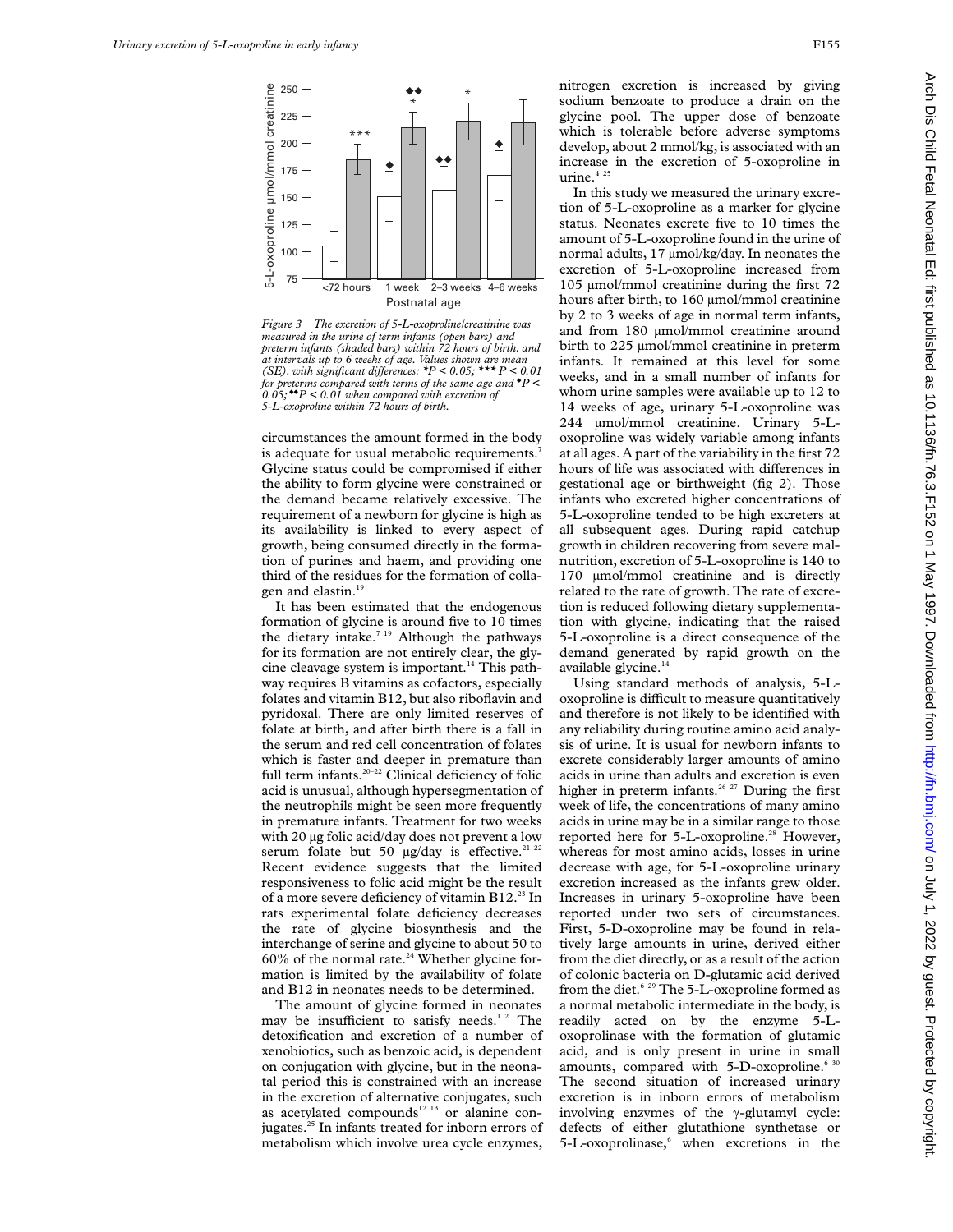region of 9 to 25 mmol/day are found, compared with 21  $\mu$ mol/day in normal infants in the present study.

The finding that the excretion of 5-Loxoproline is higher in the newborn period than at other ages implies that the requirement for large amounts of glycine for normal growth and development is not being satisfied. For the preterm infant the mismatch is even greater. It may be that the normal pathways for the formation have not adequately matured, or that there is a relative deficiency in the cofactors required for its synthesis, compared with the unusually high demand. It seems likely that both possibilities contribute, to differing degrees, depending on the circumstance. The consistent difference between term and preterm infants in urinary 5-L-oxoproline implies an immaturity of pathways. Whatever the cause, it can be presumed that when the excretion of 5-L-oxoproline is increased, one or other metabolic function is not being adequately satisfied. The compromise might be shared among collagen formation and bone growth, haem formation, bile salt formation with implications for lipid digestion, or the ability to maintain the cellular glutathione status and hence cellular function and integrity.

The extent to which the availability of glycine might be increased, either by dietary supplementation with cofactors, with glycine itself, or its precursors needs to be assessed. In inborn errors of urea metabolism, when treatment with large doses of sodium benzoate induces a persistent added drain on the availability of glycine, direct supplementation with glycine would increase the nitrogen intake and defeat the purpose. However, supplementation with the precursors of the carbon chain from which glycine is formed, such as pyridoxylate, could enhance the removal of nitrogen without simultaneously compromising glycine status. The possibility of a poor folate or B12 status in newborn and preterm infants suggests that determining the extent to which the excretion of 5-L-oxoproline might provide a sensitive measure of the adequacy of supplementation with either vitamin. There may be concern about giving supplemental glycine itself, as there have been reports of possible toxic effects when the amino acid was added in generous amounts to total parenteral nutrition solutions as a "nitrogen filler."<sup>31</sup> However, the problem appears to have been overstated; it is more likely that a deficiency of arginine compromises the function of the urea cycle.<sup>32</sup> Most glycine metabolism is controlled by the liver, and is directly linked to other aspects of intermediary metabolism. In the short term, limited availability of glycine could be buffered by a reduction in its flow to high demand pathways, such as the formation of haem or creatine formation. Over longer periods, limiting the flow to collagen which could translate to a constraint on linear growth, might be more efficient use of resources. The metabolic handling of many drugs consumes glycine, thereby straining the system further. Func-

tional glycine deficiency should be regarded as a possible side effect of therapeutic interventions.

This work was carried out with support from the Nestle Nutrition Research Grant Programme.

- 1 Jackson AA, Shaw JCL, Barber A, Golden MHN. Nitrogen metabolism in preterm infants fed human donor breast milk: the possible essentiality of glycine. *Pediatr Res* 1981;**15**:1454-61.
- 2 Catzeflis C, Shultz Y, Micheli JL, Welsch C, Arnaud M, Jequier E. Whole body protein synthesis and energy expenditure in very low birthweight infants. *Pediatr Res* 1985;**19**:679-87.
- 3 Snyderman SE, Boyer A, Roitman E, Holy LE, Prose PH. "Unessential" nitrogen: a limiting factor for human growth. *J Nutr* 1962;**78**:57-63.
- 4 Jackson AA, Badaloo AV, Forrester T, Hibbert JM, Persaud C. Urinary excretion of 5-oxoproline (pyroglutamic aciduria) as an index of glycine insufficiency in normal man. *Br J Nutr* 1987;**58**:207-14.
- 5 Jackson AA, Persaud C, Meakins TS, Bundy R. Urinary 5-L-oxoproline (pyroglutamic acid) excretion in normal adults increases on vegetarian or low protein diets. *J Nutr* 1996;**126**:2813-22.
- 6 van der Werf P, Meister A. The metabolic formation and utilization of 5-oxo-L-proline (L-pyroglutamate, L-pyrrolidone carboxylate). In: Meister A, ed. *Advances in Enzymology.* New York: John Wiley and Sons, 1975;519- 66.
- 7 Jackson AA. The glycine story. *Eur J Clin Nutr* 1991;**45**:59- 65.
- 8 Widdowson EM, Southgate DAT, Hey EM. Body composition of the fetus and infant. In: Visser HAK, ed. *Nutrition and Metabolism of the Fetus and Infant.* The Hague: Martinus Nijhoff, 1979:169-77.
- 9 Christensen HN. Amino acid nutrition across the placenta. *Nutr Rev* 1992;**50**:13-24.
- 10 Poley JR, Dower JC, Owen CA, Sticker GB. Bile acids in
- infants and children. *J Lab Clin Med* 1976;63:83-8.<br>11 Javenpaa AL, Rassin DK, Kuitunen P, Gaull GE, Raiha<br>NCR. Feeding the low birth weight infant. Diet influences<br>bile acid metabolism. *Pediatrics* 1983;72:677-83.
- 12 Vest MF, Rossiter R. Detoxification in the newborn: the ability of the newborn infant to form conjugates with glucuronic acid, glycine, acetate and glutathione. *Ann N Y Acad Sci* 1963;**111**:183-98.
- 13 Thompson JA, Miles BS, Fennessay PV. Urinary organic acids quantitated by age group in a healthy paediatric population. *Clin Chem* 1977;**23**:1734-8.
- 14 Persaud C, Forrester T, Jackson AA. Urinary excretion of 5-L-oxoproline in severe childhood malnutrition and the response to supplemental glycine. *J Nutr* 1996;**126**:2823- 30.
- 15 van der Werf P, Stephani R, Meister A. Accumulation of 5-oxoproline in mouse tissue after inhibition of 5-oxoprolinase and administration of amino acids: evidence for function of the ô-glutamyl cycle. *Proc Natl Acad Sci USA* 1974;**71**:1026-9.
- 16 McPherson HT, Slater JS. γ-amino-n-butyric, aspartic, glutamic and pyrrolidone carboxylic acid, and their deter-mination and occurrence in grass conservation. *Biochem J* 1959;**71**:654-60.
- 17 Lund P. UV-method with glutaminase and glutamate dehydrogenase. In: Bergmeyer HU, ed. *Vol VII. Metabolites 3. Lipids, amino acids and related compounds*. Oxford: Oxford University Press, 1984:357-63.
- 18 Bonsnes RW, Taussky HH. On the colorimetric determination of creatinine by Jaffe's reaction. *J Biol Chem* 1945;158:581-4.
- 19 Neuberger A. The metabolism of glycine and serine. *Comp Biochem* 1981;**19A**:257-303.
- 20 Roberts PM, Arrowsmith DE, Rau SM, Monk-Jones ME. Folate status in premature infants. *Arch Dis Child* 1969;**44**:637-42.
- 21 Hoffbrand AV. Folate deficiency in premature infants. Arch *Dis Child* 1970;**45**:441-7.
- 22 Shojania AM. Folic acid and vitamin B<sub>12</sub> deficiency in preg-<br>nancy and the neonatal period. *Clin Perinatol* 1984;**1**:433-<br>59.
- 23 Worthington-White DA, Behnke M, Gross S. Premature infants require folate and vitamin B-12 to reduce the severity of the anemia of prematurity. *Am J Clin Nutr* 1994;**60**:930-5.
- 24 Arnstein HRV, Stankovic V. The effect of certain vitamin deficiencies on glycine biosynthesis. *Biochem J* 1956;**62**:190-8.
- 25 Shinka T, Inoue Y, Kuhara T, Matsumoto M, Matsumoto I. Benzoylalanine: detection and identification of an alanine conjugate with benzoic acid in hyperammonemic patients treated with sodium benzoate. *Clin Chim Acta* 1985;**151**:293-300.
- 26 Dustin EMW, Moore S, Bigwood EG. Chromatographic studies of amino acids in early infancy. *Metabolism* 1953; **4**:75.
- 27 Gil A, Periago JI, Faus MJ, Martinez A, Sanchez-Medina E, Molina JA. Plasma and urine amino acids in term infants fed human milk and formula. *J Clin Gastroenterol* 1987; **2**:155-61.